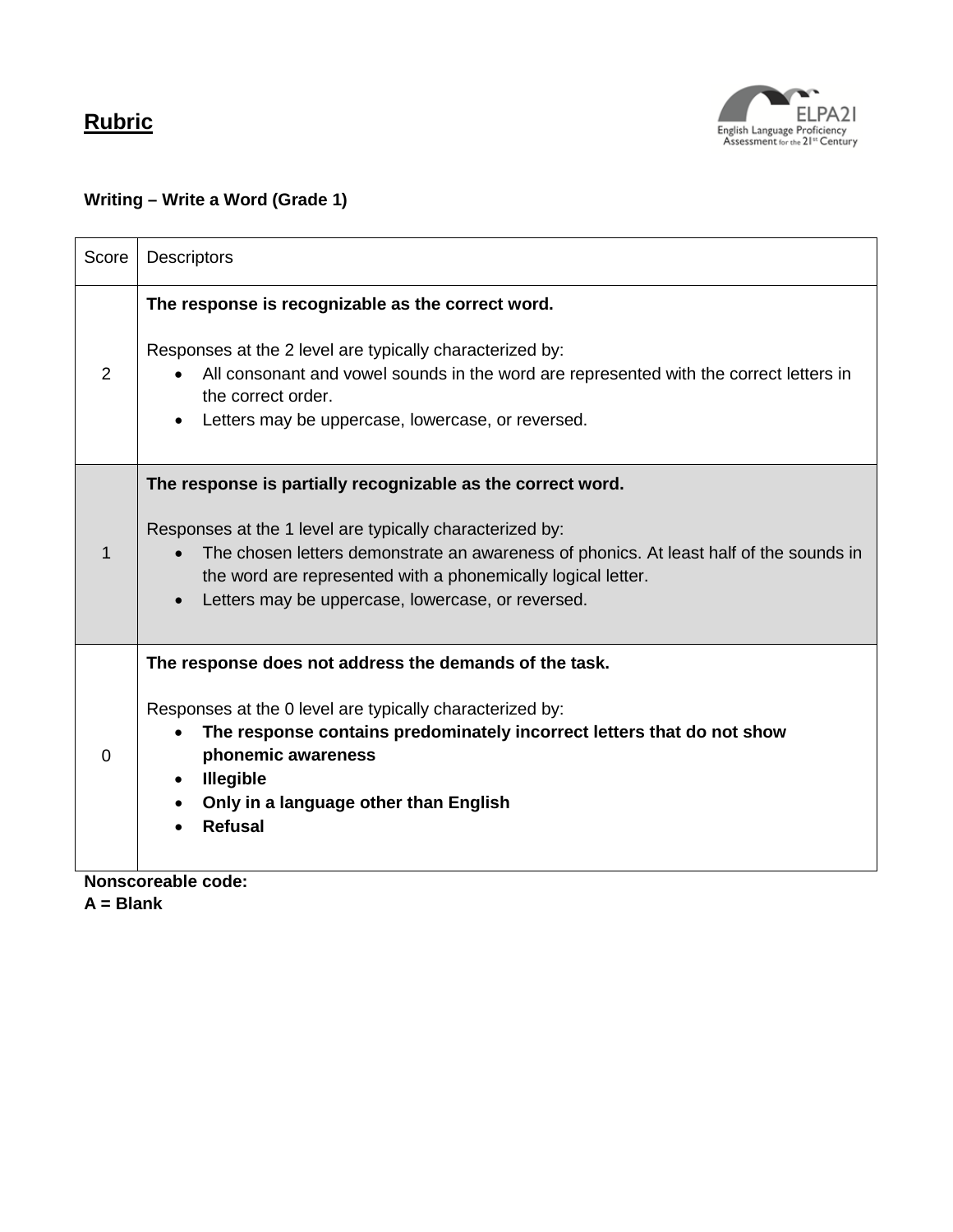

#### **Writing – Copy a Word (Grade 1)**

| Score          | <b>Descriptors</b>                                                                                                                                                                                                      |
|----------------|-------------------------------------------------------------------------------------------------------------------------------------------------------------------------------------------------------------------------|
| $\overline{2}$ | The response is recognizable as the correct word.<br>Responses at the 2 level are typically characterized by:<br>All letters are copied legibly and in the correct order.<br>No letters are reversed.                   |
| 1              | The response is partially recognizable as the correct word.<br>Responses at the 1 level are typically characterized by:<br>At least half of the letters in the response are copied legibly.<br>Letters may be reversed. |
| $\Omega$       | The response does not address the demands of the task.<br>Responses at the 0 level are typically characterized by:<br><b>Illegible</b><br>Only in a language other than English<br><b>Refusal</b><br>L. L.              |

**Nonscoreable code:**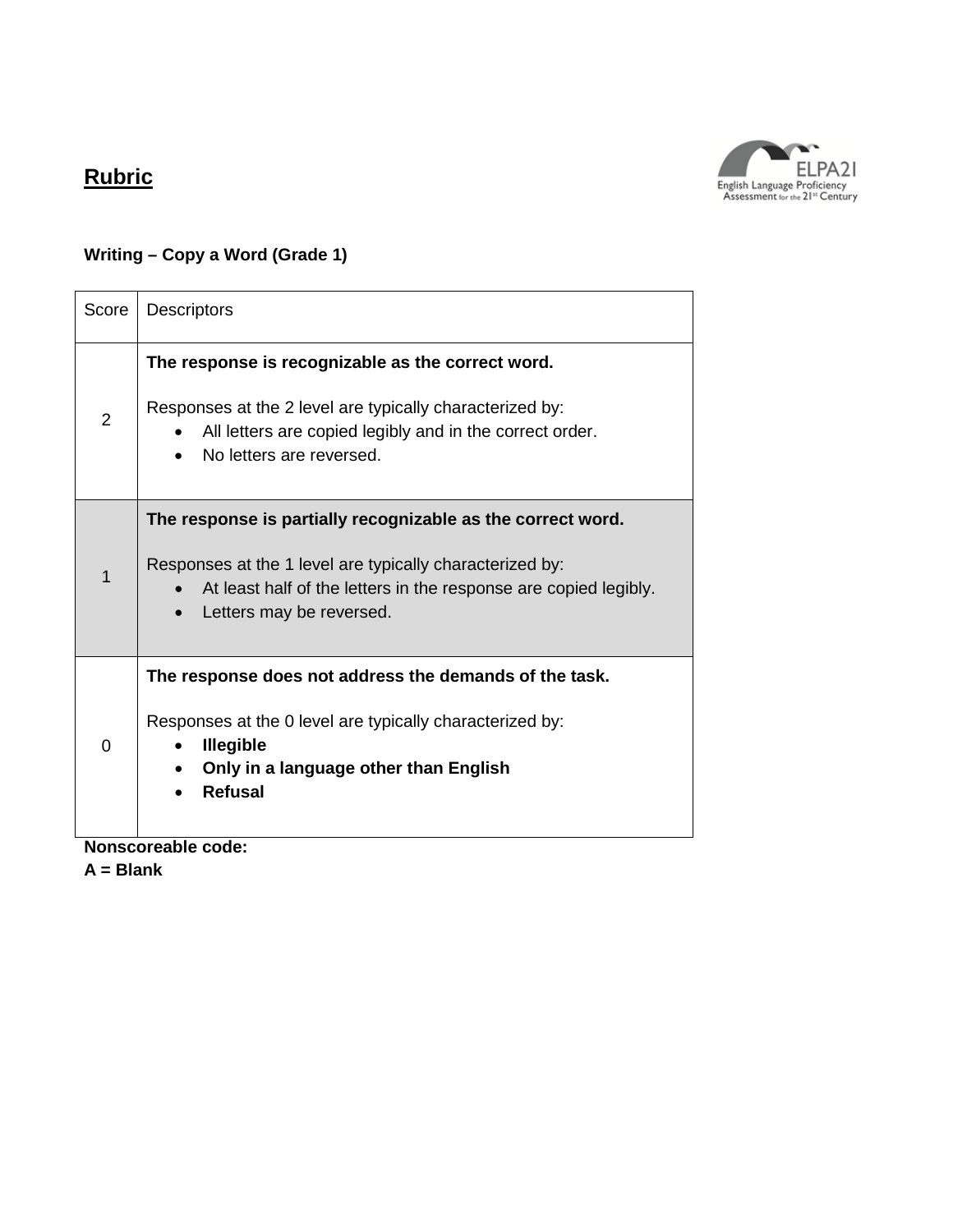

#### **Writing – Storyboard (Grade 1)**

| Score | Descriptors                                                                                                                                                                                                                                                                                                                                                                                                                                                                                                                                                                                                                                                                           |
|-------|---------------------------------------------------------------------------------------------------------------------------------------------------------------------------------------------------------------------------------------------------------------------------------------------------------------------------------------------------------------------------------------------------------------------------------------------------------------------------------------------------------------------------------------------------------------------------------------------------------------------------------------------------------------------------------------|
| 4     | Responses at the 4 level are typically characterized by:<br>The response contains vocabulary and sentence structures (simple and compound) that are<br>appropriate. Word choice and grammar are generally accurate, but the response may contain a<br>few noticeable errors that do not interfere with meaning.<br>Though many words in the response are spelled correctly, challenging or infrequent words may<br>be spelled phonetically.<br>The student successfully responds to the topic and task by composing a narrative that recounts a<br>coherent sequence of events. The response is organized, and uses temporal words and<br>conjunctions to connect events in sequence. |
| 3     | Responses at the 3 level are typically characterized by:<br>The response contains vocabulary and sentence structures that are appropriate, though the<br>range may be somewhat narrow and errors may occasionally obscure meaning.<br>The response contains a mix of correctly and phonetically spelled words.<br>The narrative partially addresses the task, using information from the stimulus to describe a<br>sequence of events. However, some details from the stimulus may be absent or incorrectly<br>described in the response. There is organizational logic in part of the response, though the use of<br>connecting or temporal words may be limited.                    |
| 2     | Responses at the 2 level are typically characterized by:<br>Limitations in the range of vocabulary and structures as well as frequent errors obscure meaning<br>throughout much of the response, though a few parts of the response may be clear.<br>The response may contain a mix of correctly and phonetically spelled words as well as one or<br>two unrecognizable words.<br>The narrative is limited in addressing the task and may be limited to the most basic information<br>$\bullet$<br>from the stimulus. Details are missing or irrelevant. Connections between ideas are missing or<br>obscure.                                                                         |
| 1     | Responses at the 1 level are typically characterized by:<br>The response consists of a few isolated English words related to the prompt or stimulus other<br>than those included in the word bank. The words may be spelled phonetically.<br>Frequent and serious errors obscure meaning most of the time.                                                                                                                                                                                                                                                                                                                                                                            |
| 0     | The response does not address the communicative demands of the task.<br>Responses at the 0 level are typically characterized by:<br>Illegible<br>Only in a language other than English<br><b>Refusal</b><br><b>Off Task/Topic</b><br>Incomprehensible                                                                                                                                                                                                                                                                                                                                                                                                                                 |
|       | Nonscoreable code:                                                                                                                                                                                                                                                                                                                                                                                                                                                                                                                                                                                                                                                                    |